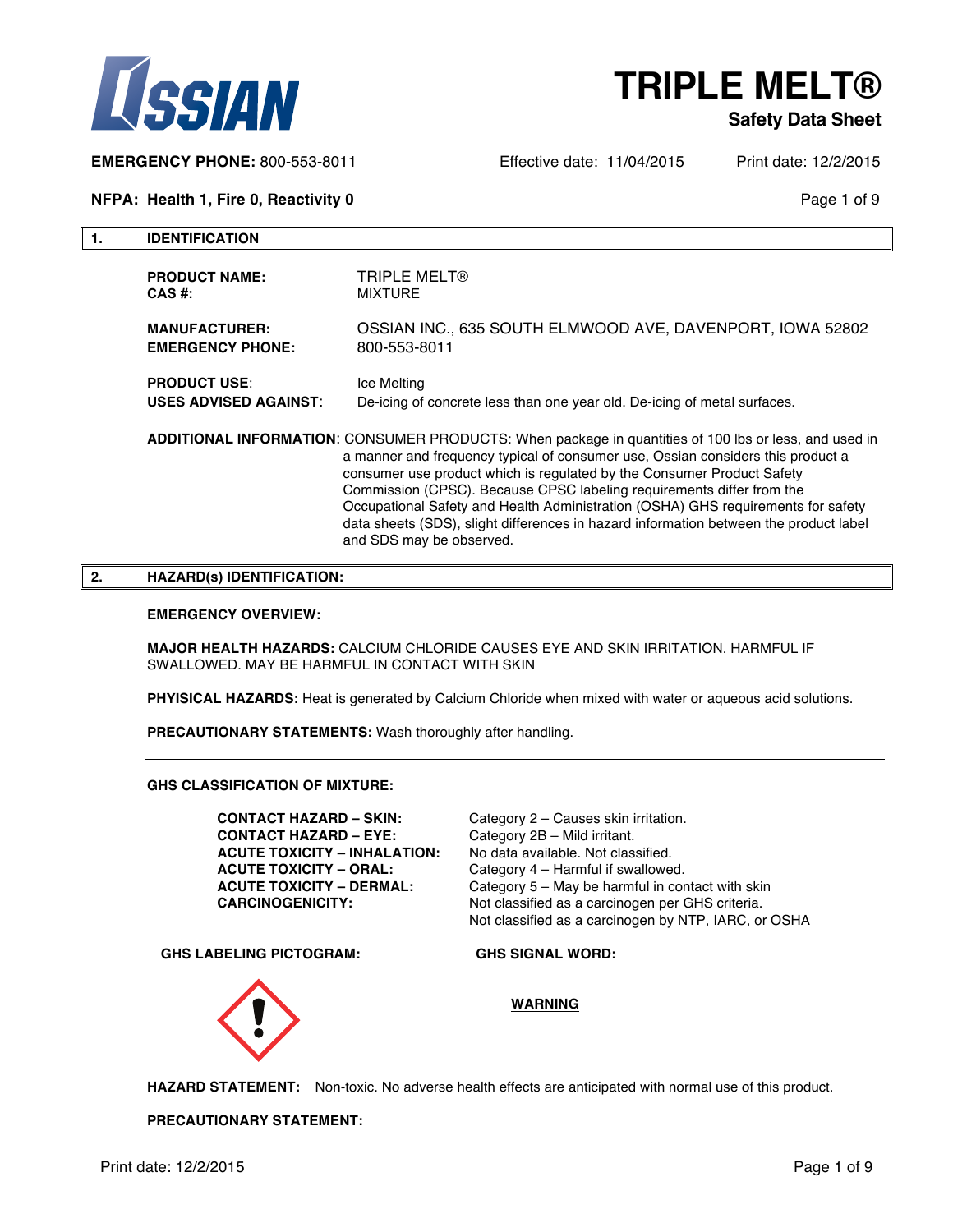



#### **Safety Data Sheet**

**EMERGENCY PHONE:** 800-553-8011 Effective date: 11/04/2015 Print date: 12/2/2015

#### **NFPA: Health 1, Fire 0, Reactivity 0 Page 2 of 9 Page 2 of 9 Page 2 of 9**

|                    | <b>EYE CONTACT:</b> Low irritant. Exposure may result in mild irritation. Can cause redness and pain.      |
|--------------------|------------------------------------------------------------------------------------------------------------|
| <b>INHALATION:</b> | Dust may cause irritation to upper respiratory tract (nose and throat).                                    |
|                    | SKIN CONTACT: Brief contact is essentially nonirritating to skin. Prolonged contact to calcium chloride in |
|                    | product may cause skin irritation, even a burn. Not classified as corrosive to the skin                    |
|                    | according to DOT quidelines. May cause more severe response if skin is damp. May                           |
|                    | cause more severe response if skin is abraded (scratched or cut). May cause more                           |
|                    | severe response on covered skin (under clothing, gloves).                                                  |
| INGESTION:         | Low toxicity if swallowed. Small amounts swallowed incidentally as a result of normal                      |
|                    | handling operations are not likely to cause injury; however, swallowing larger amounts                     |
|                    | may cause injury. Swallowing may result in gastrointestinal irritation or ulceration.                      |
| OTHER HAZARDS:     | No other hazards known                                                                                     |

#### **3. COMPOSITION**

#### **SUBSTANCE/MIXTURE:** Mixture.

| <b>CHEMICAL NAME</b>      | <b>PERCENTAGE</b> | <b>CAS NUMBER</b> |
|---------------------------|-------------------|-------------------|
| Sodium Chloride           | $> 85 - 90$       | 007647-14-5       |
| Calcium Chloride          | $>10 - 15$        | 010043-52-4       |
| <b>Polymeric Colorant</b> | < 1               | N/A               |
| Accelerating Agent(s)     | < 1               | N/A               |
|                           |                   |                   |

**TECHNOLOGY:** Chemical properties of accelerating agents have been withheld as a trade secret. Accelerating agents covered under U.S. Patent – additional patents may be pending.

#### **4. FIRST-AID MEASURES:**

**FIRST AID INHALATION:** Remove to fresh air. Get medical attention for any breathing difficulty.

| <b>FIRST AID SKIN:</b> |  | Wash with soap and water. Obtain medical attention if irritation persists. |  |
|------------------------|--|----------------------------------------------------------------------------|--|
|                        |  |                                                                            |  |

- **FIRST AID EYE:** If in eyes, rinse cautiously with water for several minutes. Remove contact lenses, if present and easy to do. Continue rinsing. If irritation occurs, get medical advice/attention.
- **FIRST AID INGESTION:** If swallowed, rinse mouth. Contact a poison control center or doctor/physician if you feel unwell. Never give anything by mouth to an unconscious or convulsive person.

#### **Most Important Symptoms/Effects (Acute and Delayed):** Calcium Chloride

#### **Acute Symptoms/Effects:** Listed below.

**Inhalation (Breathing):** Inhaling dust may cause irritation to upper respiratory tract (nose and throat). **Skin:** Skin irritation. Direct abrasion of skin from solid, erythema and burn from reaction with water. Prolonged contact and occlusion may cause more severe symptoms. Damage is localized to contact areas. **Eye:** Eye Irritation. Direct abrasion of cornea from solid, erythema and burn from reaction with water, conjunctival swelling and cornea opacification form hypertonic solution and heat. **Ingestion (Swallowing):** Consumption of solids or hypertonic solutions causes nausea, vomiting, and increased thirst.

#### **Delayed Symptoms/Effects:**

Chronic exposure to skin and mucus membranes that cause irritation may cause a chronic dermatitis or mucosal membrane problem

#### **Interaction with Other Chemicals Which Enhance Toxicity:** None known.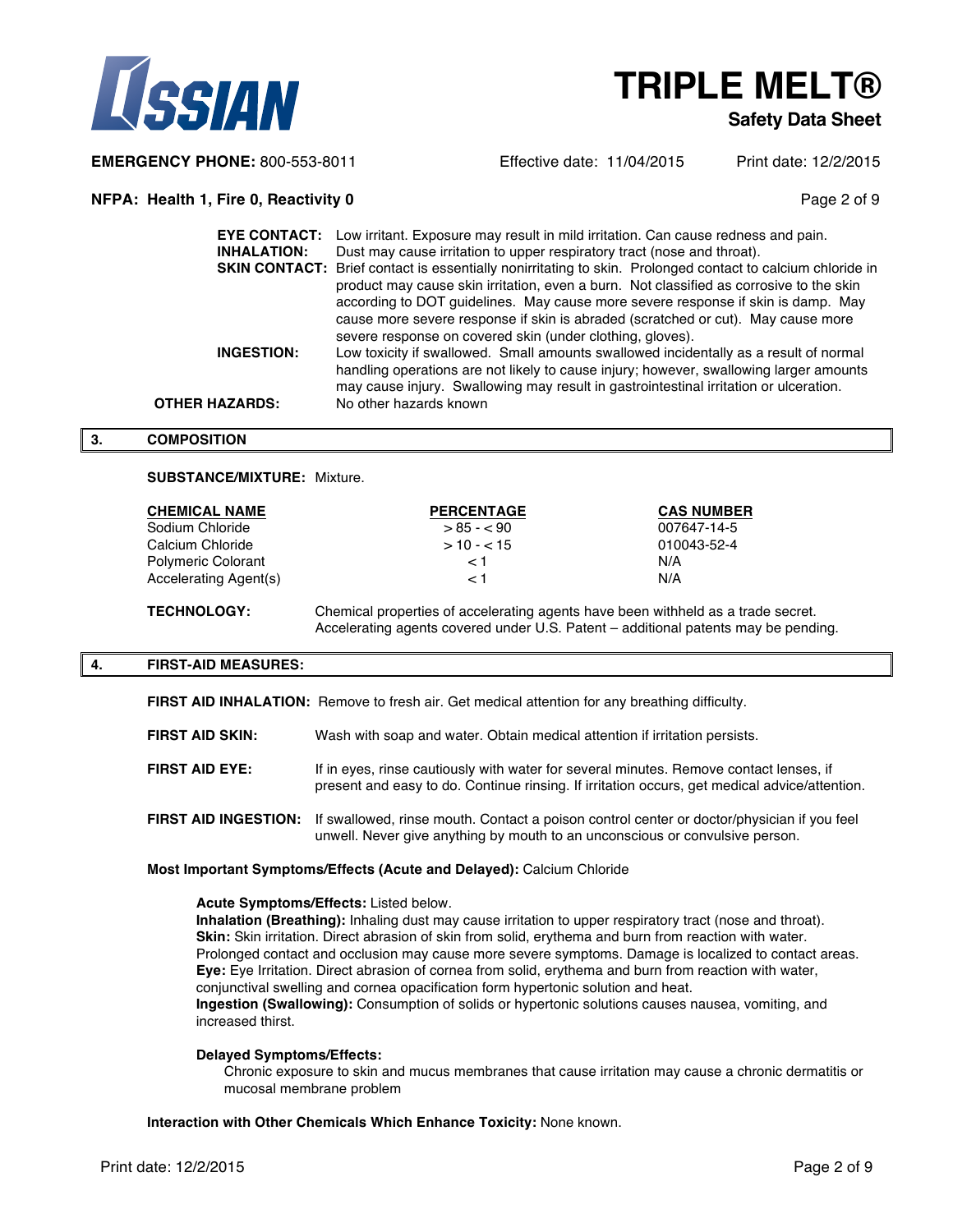

#### **Safety Data Sheet**

**EMERGENCY PHONE:** 800-553-8011 Effective date: 11/04/2015 Print date: 12/2/2015

#### **NFPA: Health 1, Fire 0, Reactivity 0 Page 3 of 9** Page 3 of 9

**Medical Conditions Aggravated by Exposure:** Any skin condition that disrupts the skin, such as abrasions, cuts, psoriasis, fungal infections, etc. Any upper respiratory conditions that compromise mucosa can increase local damage from dust contact. Any eye condition that comprises tear production, conjunctiva, or normal corneal homeostasis.

**Protection of First-Aiders:** At minimum, treating personnel should utilize PPE sufficient for prevention of bloodborne pathogen transmission. If potential for exposure exists refer to Section 8 for specific personal protective equipment.

**Notes to Physician:** Due to irritant properties (Calcium Chloride), resulting from heat created as a solid material dissolves in water, swallowing may result in burns/ulceration of mucus membranes. If burn is present, treat as a any thermal burn, after decontamination. No specific antidote. Treatment of exposure should be directed at the control of symptoms and the clinical condition of the patient.

### 5. **FIRE-FIGHTING MEASURES: FIRE HAZARD:** This material does not burn **EXTINGUSHING MEDIA:** Use extinguishing agents appropriate for surrounding fire. **FIRE-FIGHTING:** Keep unnecessary people away, isolate hazard area and deny entry. This material does not burn. Fight fire for other material that is burning. Water should be applied in large quantities as fine spray. Wear NIOSH approved positive-pressure self-contained breathing apparatus operated in pressure demand mode. Wear protective fire fighting clothing (includes fire fighting helmet, coat, trousers, boots, and gloves). Avoid contact with this material during fire fighting operations. If contact is likely, change to full chemical resistant fire fighting clothing with self-contained breathing apparatus and fight fire from a remote location. For protective equipment in post-fire or nonfire clean-up situations, refer to the relevant sections. **LOWER FLAMMABILITY LEVEL (air):** Not applicable **UPPER FLAMMABILITY LEVEL (air):** Not applicable **FLASH POINT:** Not applicable **AUTOIGNITION TEMPERATURE:** Not applicable

#### **6. ACCIDENTAL RELEASE MEASURES:**

#### **PERSONAL PRECAUTIONS:**

Isolate area. Keep unnecessary and unprotected personnel from entering the area. Spilled material may cause a slipping hazard on some surfaces. Use appropriate safety equipment. For additional information, refer to Section 8, Exposure Controls and Personal Protection. Refer to Section 7, Handling for additional precautionary measures.

#### **METHODS AND MATERIALS FOR CONTAINMENT AND CLEANING UP:**

Small and large spills: Contain spilled material if possible. Collect in suitable and properly labeled containers. Flush residue with plenty of water. See section 13, Disposal considerations, for additional information.

#### **ENVIRONMENTAL PRECAUTIONS:**

Prevent large spills from entering into soil, ditches, sewers, waterways and/or groundwater. See Section 12, Ecological Information.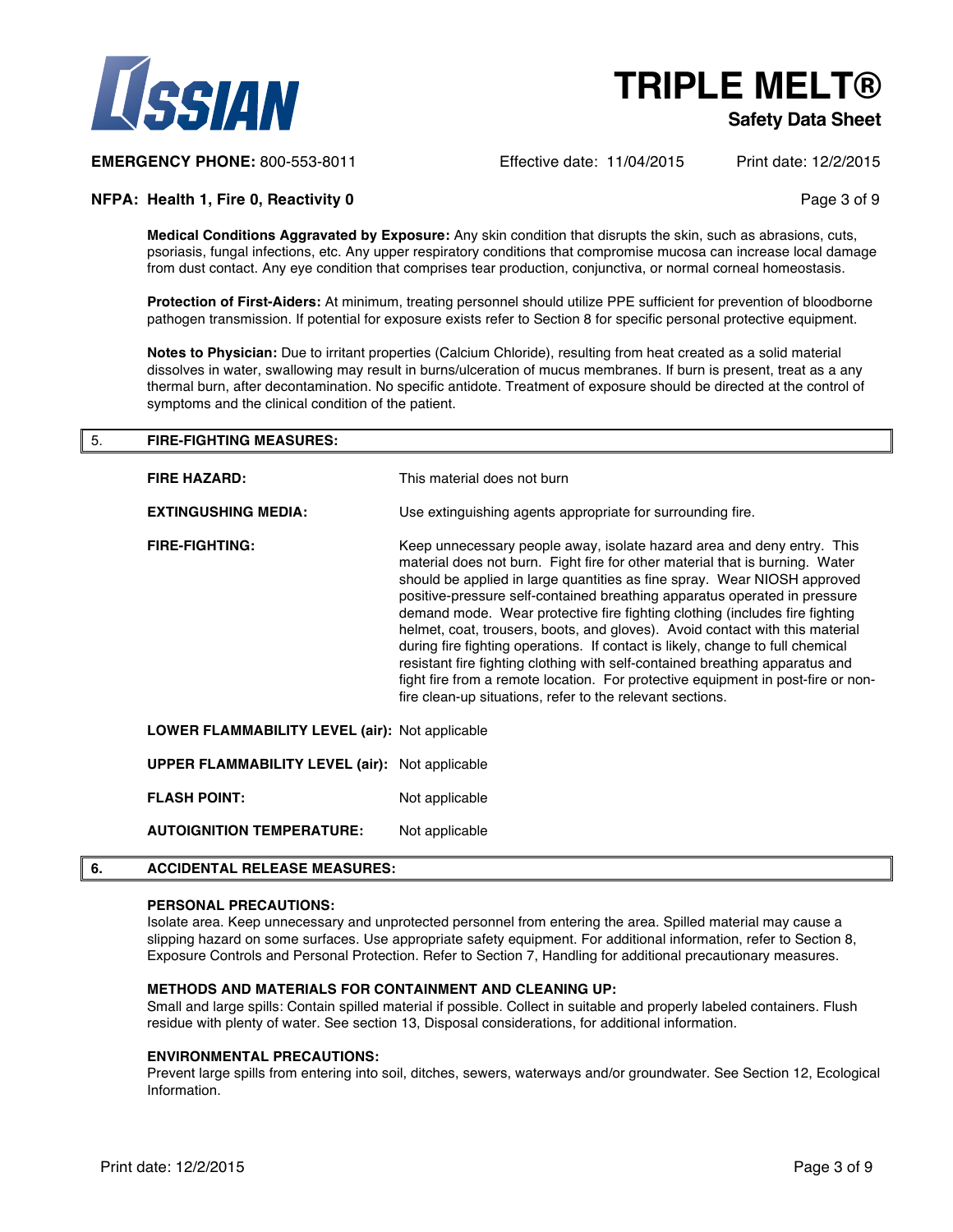

#### **Safety Data Sheet**

**EMERGENCY PHONE:** 800-553-8011 Effective date: 11/04/2015 Print date: 12/2/2015

**NFPA: Health 1, Fire 0, Reactivity 0 Page 4 of 9 Page 4 of 9** 

#### **7. HANDLING AND STORAGE:**

#### **PRECAUTIONS FOR SAFE HANDLING:**

Heat developed during diluting or dissolving of calcium chloride in product is very high. Use cool water when diluting or dissolving (Temperature less than 80°F, 27°C). Avoid contact with eyes, skin and clothing. Do not swallow. Wash thoroughly after handling. See Section 8: EXPOSURE CONTROLS AND PERSONAL PROTECTION.

#### **SAFE STORAGE CONDITIONS:**

Store in a dry place. Protect from atmospheric moisture. Keep container tightly closed. Keep separated from incompatible substances (see below or Section 10 of the Safety Data Sheet).

#### **INCOMPATIBLITIES/MATERIALS TO AVOID: (CALCIUM CHLORIDE)**

Heat is generated by the calcium chloride in product when mixed with water or aqueous acids. Spattering and boiling can occur. Avoid contact with: bromide trifluoride, 2-furan percarboxylic acide because calcium chloride is incompatible with those substances. Contact with zinc forms flammable hydrogen gas, which can be explosive. Catalyzes exothermic polymerization of methyl vinyl ether. Attachs metals in the presence of moisture, and may release flammable hydrogen gas. Reaction of bromide impurity with ocidizing materials may generate trace levels of impurities such as bromates.

#### **8. EXPOSURE CONTROLS / PERSONAL PROTECTION (Calcium Chloride):**

#### **Regulatory Exposure Limit(s):**

| <b>COMPONENT</b>                               | <b>CAS NUMBER</b> | <b>OSHA FINAL PEL</b><br>TWA                                       | <b>OSHA FINAL PEL</b><br><b>STEL</b> | <b>OSHA FINAL PEL</b><br><b>CEILING</b> |
|------------------------------------------------|-------------------|--------------------------------------------------------------------|--------------------------------------|-----------------------------------------|
| <b>Particulates Not</b><br>Otherwise Regulated | Not Assigned      | TWA 15 mg/m <sup>3</sup> (total)<br>TWA 5 mg/m <sup>3</sup> (resp) | -----                                | -----                                   |

**OEL: Occupational Exposure Level; OSHA: United States Occupational Safety and Health Administration; PEL: Permissable Exposure Level; TWA: Time Weighted Average; STEL: Short Term Exposure Level**

#### **Non-Regulatory Exposure Limit(s):**

- **- The Non-Regulatory United States Occupational Safety and Health Association (OSHA) limits shown in the table are the Vacated 1989 PEL's (vacated by 58 FR 35338, June 30, 1993).**
- **- The American Conference of Governmental Industrial Hygienists (ACGIH) is a voluntary organization of professional industrial hygiene personnel in government or educational institutions in the United States. The ACGIH develops and publishes recommended occupational exposure limits each year called Threshold Limit Values (TLVs) for hundreds of chemicals, physical agents, and biological exposure indices.**

| <b>COMPONENT</b>                                         | <b>CAS</b><br><b>NUMBER</b> | <b>ACGIH TWA</b>                                                   | <b>ACGIH</b><br><b>STEL</b> | <b>ACGIH</b><br><b>CEILING</b> | <b>OSHA</b><br><b>TWA</b><br>(Vacated) | <b>OSHA</b><br><b>STEL</b><br>(Vacated) | <b>OSHA</b><br><b>CEILING</b><br>(Vacated) |
|----------------------------------------------------------|-----------------------------|--------------------------------------------------------------------|-----------------------------|--------------------------------|----------------------------------------|-----------------------------------------|--------------------------------------------|
| <b>Particulates Not</b><br>Otherwise<br>Specified (PNOS) | Not<br>Assigned             | TWA 10 mg/m $3$<br>(inhalable)<br>TWA 3 mg/m <sup>3</sup><br>(resp | -----                       | $- - - - -$                    | -----                                  | -----                                   | -----                                      |

**Additional Advice:** Ingestion: Use good personal hygiene. Do not consume or store food in the work area. Wash hands before smoking or eating.

**ENGINEERING CONTROLS:** Use local exhaust ventilation, or other engineering controls to maintain airborne levels below exposure limit requirements or guidelines. If there are no applicable exposure limit requirements or guidelines, general ventilation should be sufficient for most operations. Local exhaust ventilation may be necessary for some operations.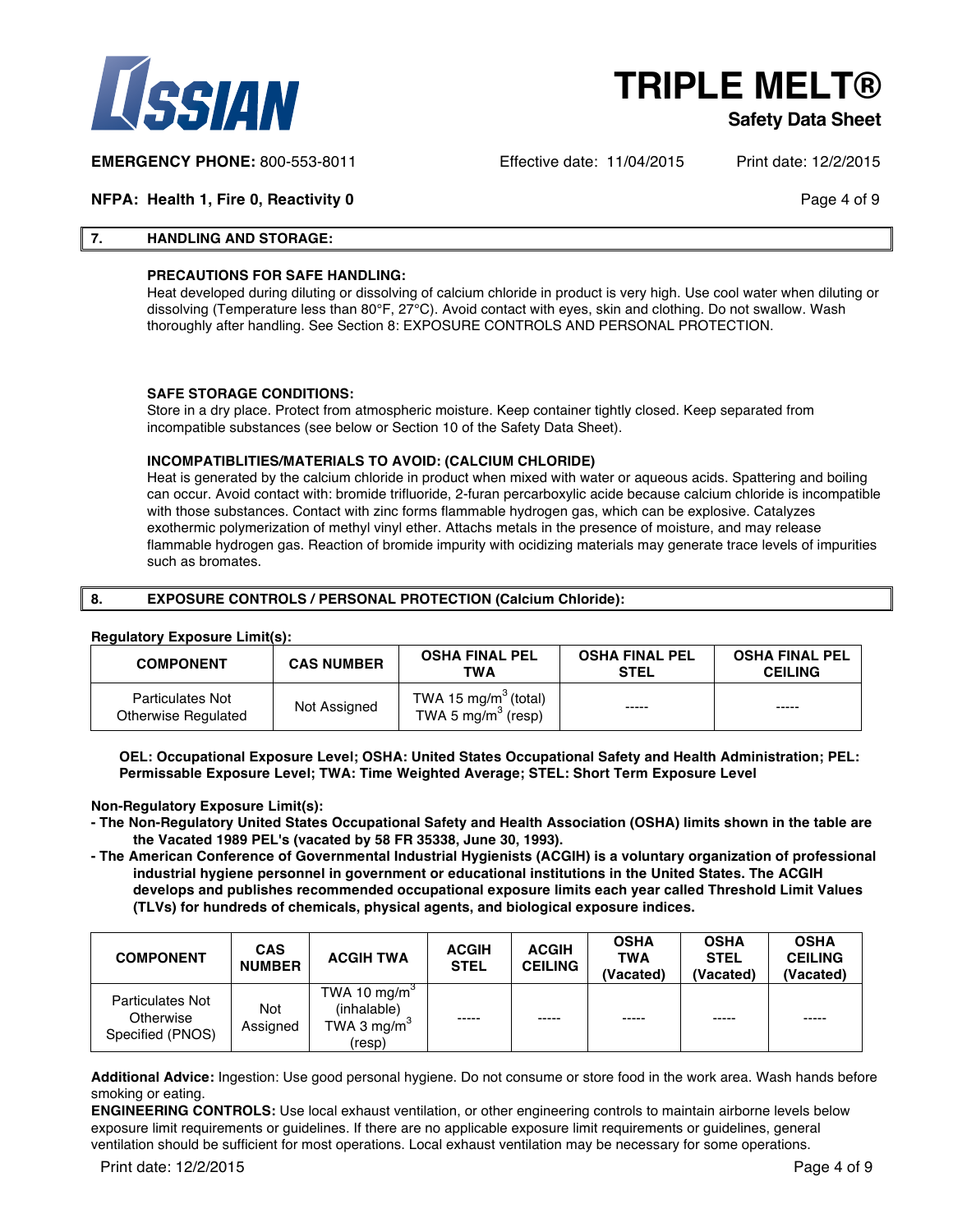

#### **Safety Data Sheet**

**EMERGENCY PHONE:** 800-553-8011 Effective date: 11/04/2015 Print date: 12/2/2015

**NFPA: Health 1, Fire 0, Reactivity 0 Page 5 of 9 Page 5 of 9 Page 5 of 9** 

#### **PERSONAL PROTECTIVE EQUIPMENT:**

**EYE PROTECTION:** Wear safety glasses with side-shields. For dusty operations or when handling solutions of the material, wear chemical goggles.

**SKIN AND BODY PROTECTION:** Wear clean, body-covering clothing.

**HAND PROTECTION:** Use gloves chemically resistant to this material. If hands are cut or scratched, use gloves chemically resistant to this material even for brief exposures. Examples of preferred glove barrier materials include: Neoprene, Polyvinyl chloride ("PVC" or "vinyl"), Nitrile/butadiene rubber ("nitrile" or "NBR"). NOTICE: The selection of a specific glove for a particular application and duration of use in a workplace should also take into account all relevant workplace factors such as, but not limited to: Other chemicals which may be handled, physical requirements (cut/puncture protection, dexterity, thermal protection), potential body reactions to glove materials, as well as the instructions/specifications provided by the glove supplier.

**RESPIRATORY PROTECTION:** Respiratory protection should be worn when there is a potential to exceed the exposure limit requirements or guidelines. If there are no applicable exposure limit requirements or guidelines, wear respiratory protection when adverse effects, such as respiratory irritation or discomfort have been experienced, or where indicated by your risk assessment process. In dusty or misty atmospheres, use an approved particulate respirator. The following should be effective types of air-purifying respirators: High efficiency particulate air (HEPA) N95. A respiratory protection program that meets 29 CFR 1910.134 must be followed whenever workplace conditions warrant use of a respirator.

#### **9. PHYSICAL AND CHEMICAL PROPERTIES:**

**COLOR:** COLOR: **Blue colored crystalline solid with white flake ODOR:** Odorless **FREEZING POINT/RANGE:** Not applicable to solids **DECOMPOSITION TEMPERATURE:** Not applicable **VAPOR PRESSURE:** 0.1 kpa (1mm hg) (at 865°C) **VAPOR DENSITY (air=1):** Not applicable SPECIFIC GRAVITY (water=1): 1.988 **WATER SOLUBILITY:** Readily soluble **pH (5% SOLV/WATER):** 6 to 8 (Neutral) **FLASH POINT:** NA **LOWER FLAMMABILITY LEVEL (air):** NA **UPPER FLAMMABILITY LEVEL (air):** NA **AUTOIGNITION TEMPERATURE:** NA<br> **HYGROSCOPIC:** Cal

**MELTING POINT/RANGE:** 772 °C (1,422 °F) Literature Approximately Calcium chloride in product is hygroscopic.

#### **10. STABILITY & REACTIVITY:**

| <b>REACTIVITY / STABILITY:</b>            | Stable. Hygroscopic                                                                                                                                                                                                                                                                                                                                 |
|-------------------------------------------|-----------------------------------------------------------------------------------------------------------------------------------------------------------------------------------------------------------------------------------------------------------------------------------------------------------------------------------------------------|
| <b>CONDITIONS TO AVOID:</b>               | None known. Avoid moisture.                                                                                                                                                                                                                                                                                                                         |
| INCOMPATIBILITIES / MATERIALS TO AVOID:   | Heat is generated when mixed with water. Spattering and<br>boiling can occur. Avoid contact with: Sulfuric acid.<br>Corrosive when wet. Flammable hydrogen may be<br>generated from contact with metals such as: Zinc. Sodium.<br>Reaction of bromide impurity with oxidizing materials may<br>generate trace levels of impurities such as bromate. |
| <b>HAZARDOUCS DECOMPOSITION PRODUCTS:</b> | Does not decompose.                                                                                                                                                                                                                                                                                                                                 |
| <b>HAZARDOUS POLYMERIZATION:</b>          | Will not occur.                                                                                                                                                                                                                                                                                                                                     |
| Print date: 12/2/2015                     | Page 5 of 9                                                                                                                                                                                                                                                                                                                                         |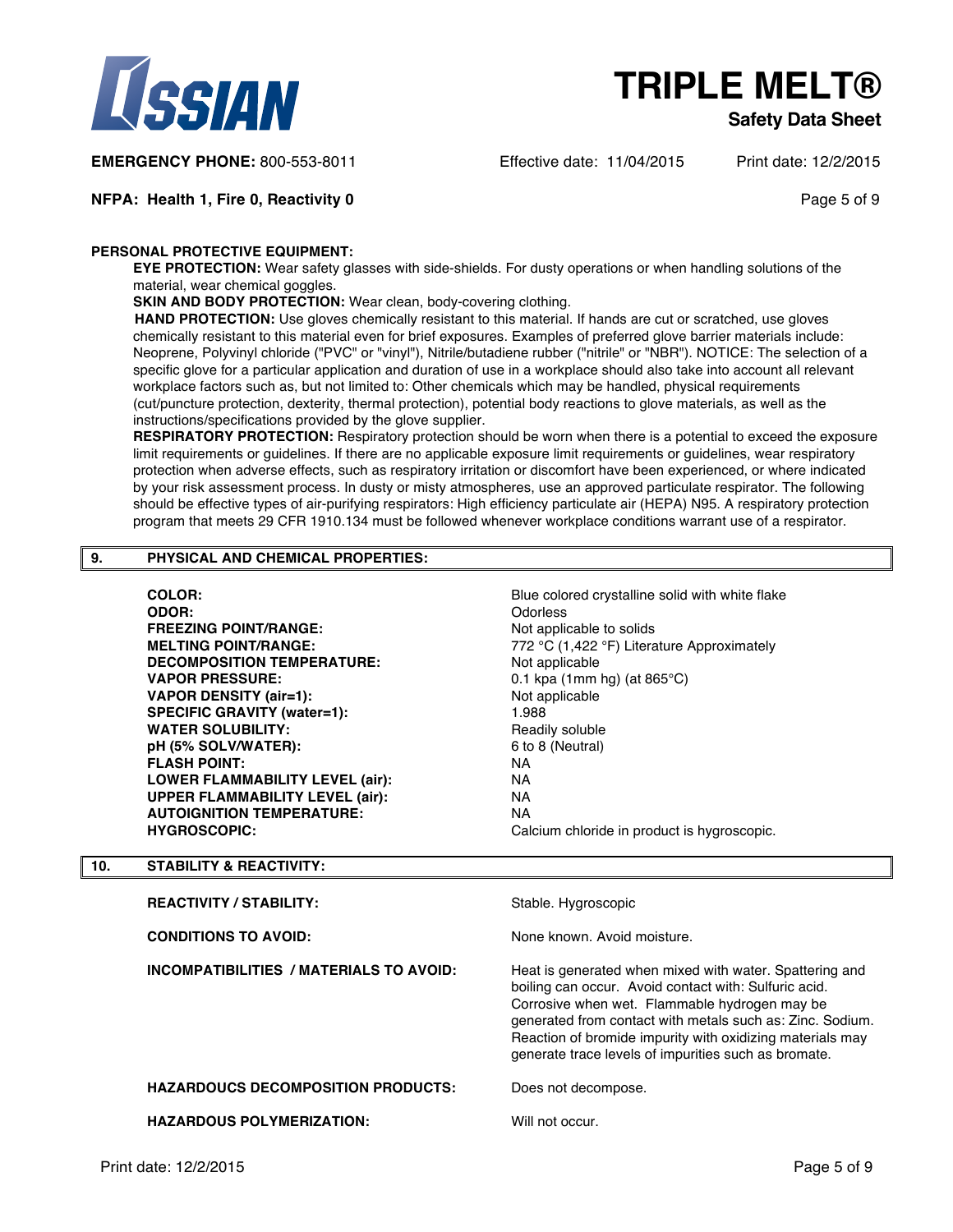

#### **Safety Data Sheet**

**EMERGENCY PHONE:** 800-553-8011 Effective date: 11/04/2015 Print date: 12/2/2015

#### **NFPA: Health 1, Fire 0, Reactivity 0 Page 6 of 9 Page 6 of 9 Page 6 of 9**

#### **11. TOXICOLOGICAL INFORMATION;**

#### **TOXICITY DATA:**

#### **PRODUCT TOXICITY DATA:** CALCIUM CHLORIDE

| <b>LD50 Oral:</b>                | <b>LD50 Dermal:</b>       | <b>LC50 Inhalation:</b> |
|----------------------------------|---------------------------|-------------------------|
| 1055 mg/kg – Oral Acute Toxicity | 2776 mg/kg – Dermal Acute | No data is available    |
| Estimate (ATE)                   | Toxicity Estimate (ATE)   |                         |

#### **COMPONENT TOXICITY DATA:**

#### **Note:**

The component toxicity data is populated by the LOLI database and may differ from the product toxicity data given.

| Component                    | LD50 Oral:       | <b>LD50 Dermal:</b> | <b>LC50 Inhalation:</b> |
|------------------------------|------------------|---------------------|-------------------------|
| Calcium Chloride             | 1000 mg/kg (Rat) | 2630 mg/kg (Raat)   | ----                    |
| 10043-52-4                   |                  |                     |                         |
| Sodium Chloride<br>7647-14-5 | 3 g/kg (Rat)     | 10 g/kg (Rabbit)    | 42 g/m (1 hr-Rat)       |

#### **POTENTIAL HEALTH EFFECTS:**

| <b>EYE CONTACT:</b>     | For solid: May cause slight eye irritation, mechanical injury only. Dust formation<br>should be avoided, as dust can cause severe eye irritation with corneal injury.                                                                                                                                                                                            |
|-------------------------|------------------------------------------------------------------------------------------------------------------------------------------------------------------------------------------------------------------------------------------------------------------------------------------------------------------------------------------------------------------|
| <b>SKIN CONTACT:</b>    | Brief contact is essentially nonirritating to skin. Prolonged contact may cause skin<br>irritation, even a burn. Not classified as corrosive to the skin according to DOT<br>quidelines. May cause more severe response if skin is damp, abraded (scratched<br>or cut), or covered by clothing, gloves or footwear.                                              |
| <b>INHALATION:</b>      | Dust may cause irritation to upper respirator tract (nose and throat).                                                                                                                                                                                                                                                                                           |
| <b>INGESTION:</b>       | Low toxicity if swallowed. Small amounts swallowed incidentally as a result of<br>normal handling operations are not likely to cause injury; however, swallowing<br>larger amounts may cause local mucosal damage to esophagus and stomach.<br>Swallowing may result in gastrointestinal irritation or ulceration.                                               |
| <b>CHRONIC EFFECTS:</b> | Chronic exposures to CALCIUM CHLORIDE that cause irritation may cause<br>chronic dermatitis or mucosal membrane problem. For the minor component(s):<br>SODIUM CHLORDIE: Medical experience with sodium chloride has shown a<br>strong association between elevated blood pressure and prolonged dietary<br>overuse. Related effects could occur in the kidneys. |

#### **SIGNS AND SYMPTOMS OF EXPOSURE:** (CALCIUM CHLORIDE)

Solution and or solids may be visible on the skin and or eyes. Localized redness, warmth, and irritation consistent with mechanism of injury: abrasion, burn, hypertonic solution.

**INHALATION (BREATHING):**Inhaling dust may cause irritation to upper respiratory tract (nose and throat). **SKIN:** Skin irritation. Direct abrasion of skin from solid, erythema and burn from reaction with water. Prolonged contact and occlusion may cause more severe symptoms. Damage is localized to contact areas. **EYE:** Eye irritation. Direct abrasion of cornea from solid, erythema and burn from reaction with water, conjunctival swelling and cornea opacification from hypertonic solution and heat. **INGESTION (SWALLOWING):** Consumption of solids or hypertonic solutions causes nausea, vomiting, and increased thirst.

#### **INTERACTION WITH OTHER CHEMICALS WHICH ENHANCE TOXICITY:** None known.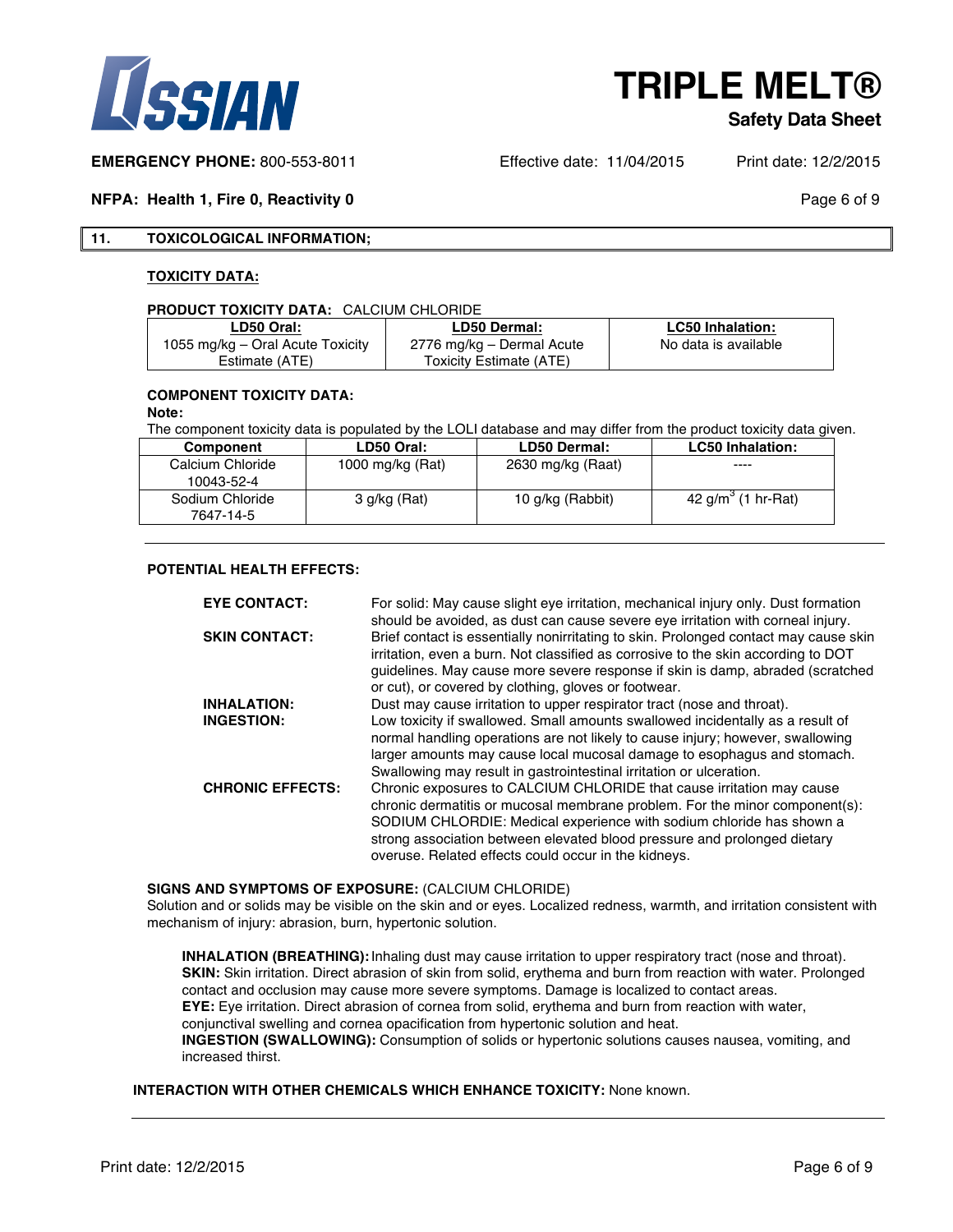



#### **Safety Data Sheet**

**EMERGENCY PHONE:** 800-553-8011 Effective date: 11/04/2015 Print date: 12/2/2015

#### **NFPA: Health 1, Fire 0, Reactivity 0 Page 7 of 9 Page 7 of 9 Page 7 of 9**

**GHS HEALTH HAZARDS:**

| GHS: ACUTE TOXICITY – ORAL:       | Category 4 – Harmful if swallowed.                                                                                        |
|-----------------------------------|---------------------------------------------------------------------------------------------------------------------------|
| GHS: ACUTE TOXICITY – DERMAL:     | Category 5 – May be harmful in contact with skin.                                                                         |
| GHS: ACUTE TOXICITY – INHALATION: | No data available. Not classified.                                                                                        |
| GHS: CONTACT HAZARD – SKIN:       | Category 2 – Causes skin irritation.                                                                                      |
| GHS: CONTACT HAZARD – EYE:        | Category 2B - Causes eye irritation.                                                                                      |
| <b>GHS: CARCINOGENICITY:</b>      | Not classified as a carcinogen per GHS criteria. This product is<br>not classified as a carcinogen by NTP, IARC, or OSHA. |
|                                   |                                                                                                                           |

**MUTAGENIC DATA:** Not classified as a mutagen per GHS criteria. Calcium chloride (CaCl2) – In vitro genetic toxicity studies were negative. Sodium Chloride – In vitro genetic toxicity studies were predominately negative.

#### **DEVELOPMENTAL TOXICITY:**

Not classified as a development or reproductive toxin per GHS criteria. For the major component(s): Did not cause birth defects or any other fetal effects in laboratory animals.

#### **12. ECOLOGICAL INFORMATION;**

#### **ECOTOXICITY DATA:**

**Aquatic Toxicity:** Material is practically non-toxic to aquatic organisms on an acute basis (LC50/EC50/EL50/LL50 >100 mg/L in the most sensitive species tested)

#### **Freshwater Fish Toxicity:**

*Calcium Chloride:* LC50, bluegill (Lepomis macrochirus): 8,350 - 10,650 mg/l *Sodium Chloride:* LC50, fathead minnow (Pimephales promelas): 10,610 mg/l

#### **Invertebrate Toxicity:**

*Calcium Chloride:* LC50, water flea Daphnia magna: 759 - 3,005 mg/l *Sodium Chloride:* LC50, water flea Daphnia magna: 4,571 mg/l

#### **Microorganism Toxicity:**

*Sodium Chloride:* IC50, OECD 209 Test; activated sludge, respiration inhibition:  $> 1,000$  mg/l

#### **FATE AND TRANSPORT:**

**BIODEGRADATION:** Biodegradation is not applicable.

**BIOCONCENTRATION:** No bioconcentration is expected because of the relatively high water solubility. Potential for mobility in soil is very high (Koc between 0 and 50). Partitioning from water to n-octanol is not applicable.

#### **13. DISPOSAL CONSIDERATIONS:** (See Section 14 for Regulatory Information)

Reuse or recycle if possible. All disposal practices must be in compliance with all Federal, State/Provincial and local laws and regulations. Regulations may vary in different locations. Report spills if applicable. Waste characterizations and compliance with applicable laws are the responsibility solely of the waste generator. AS YOUR SUPPLIER, WE HAVE NO CONTROL OVER THE MANAGEMENT PRACTICES OF PARTIES HANDLING OR USING THIS MATERIAL. THE INFORMATION PRESENTED HERE PERTAINS ONLY TO THE PRODUCT AS SHIPPED IN ITS INTENDED CONDITION AS DESCRIBED IN SDS SECTION: Composition Information. FOR UNUSED & UNCONTAMINATED PRODUCT, the preferred options include sending to a licensed, permitted: Landfill and waste water treatment system.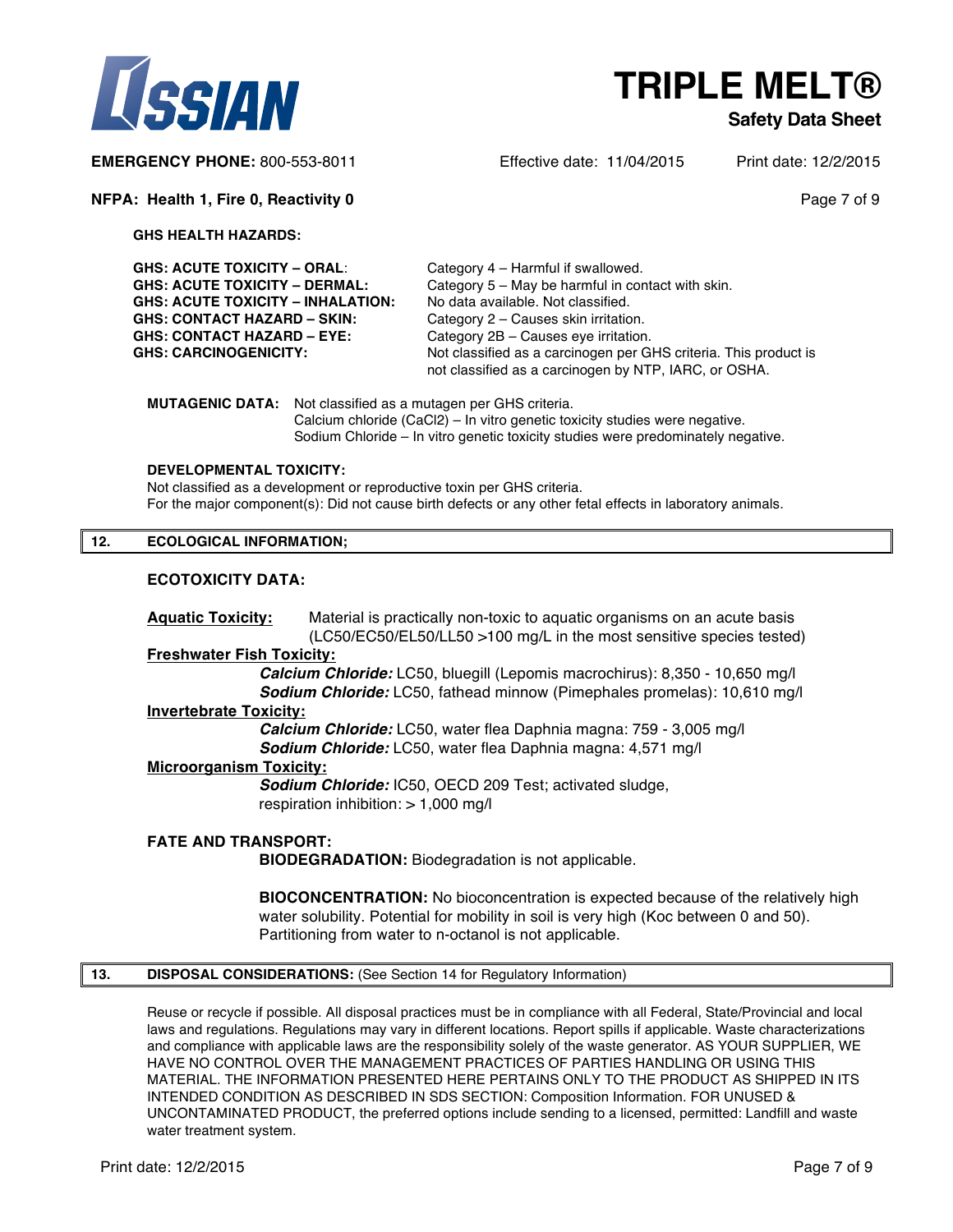

#### **Safety Data Sheet**

**EMERGENCY PHONE:** 800-553-8011 Effective date: 11/04/2015 Print date: 12/2/2015

#### **NFPA: Health 1, Fire 0, Reactivity 0 Page 8 of 9 Page 8 of 9 Page 8 of 9**

#### **14. TRANSPORT INFORMATION:**

#### UNITED STATES DOT INFORMATION: This product is not regulated by D.O.T. when shipped domestically by land.

#### CANADIAN TDG INFORMATION: This product is not regulated by T.D.G. when shipped domestically by land.

#### **15. REGULATORY INFORMATION:** (Not meant to be all-inclusive- selected regulations represented)

| N/A |
|-----|
| N/A |
| N/A |
| N/A |
| N/A |
|     |

#### **U.S. REGULATIONS**

#### **OSHA REGULATORY STATUS:**

This material is considered hazardous by the OSHA Hazard Communication Standard (29 CFR 1910.1200) (US)

#### **CERCLA SECTIONS 102a/103 HAZARDOUS SUBSTANCES (40 CFR 302.4):** Not regulated

**EPCRA EXTREMELY HAZARDOUS SUBSTANCES (40 CFR 355.30):** Not regulated

**EPCRA SECTIONS 311/312 HAZARD CATEGORIES (40 CFR 370.21):** Acute Health Hazard

#### **EPCRA SECTION 313 (40 CFR 372.65):**

To the best of our knowledge, this product does not contain chemicals at levels which require reporting under this statute.

#### **OSHA PROCESS SAFETY (PSM) (29 CFR 372.65):**

Not regulated

#### **NATIONAL INVENTORY STATUS**

**U.S. INVENTORY STATUS: TOXIC SUBSTANCE CONTROL ACT (TSCA):**

All components are listed or exempt **TSCA 12(b):** This product is not subject to export notification

#### **CANADIAN CHEMICAL INVENTORY:**

All components are listed

#### **STATE REGULATIONS**

**CALIFORNIA PROPOSITION 65:** This product contains no listed substances known to the State of California to cause cancer, birth defects or other reproductive harm, at levels which would require a warning under the statute. WARNING: This product (when used in aqueous formulations with a chemical oxidizer such as ozone) may react to form calcium bromate, a chemical known to the State of California to cause cancer.